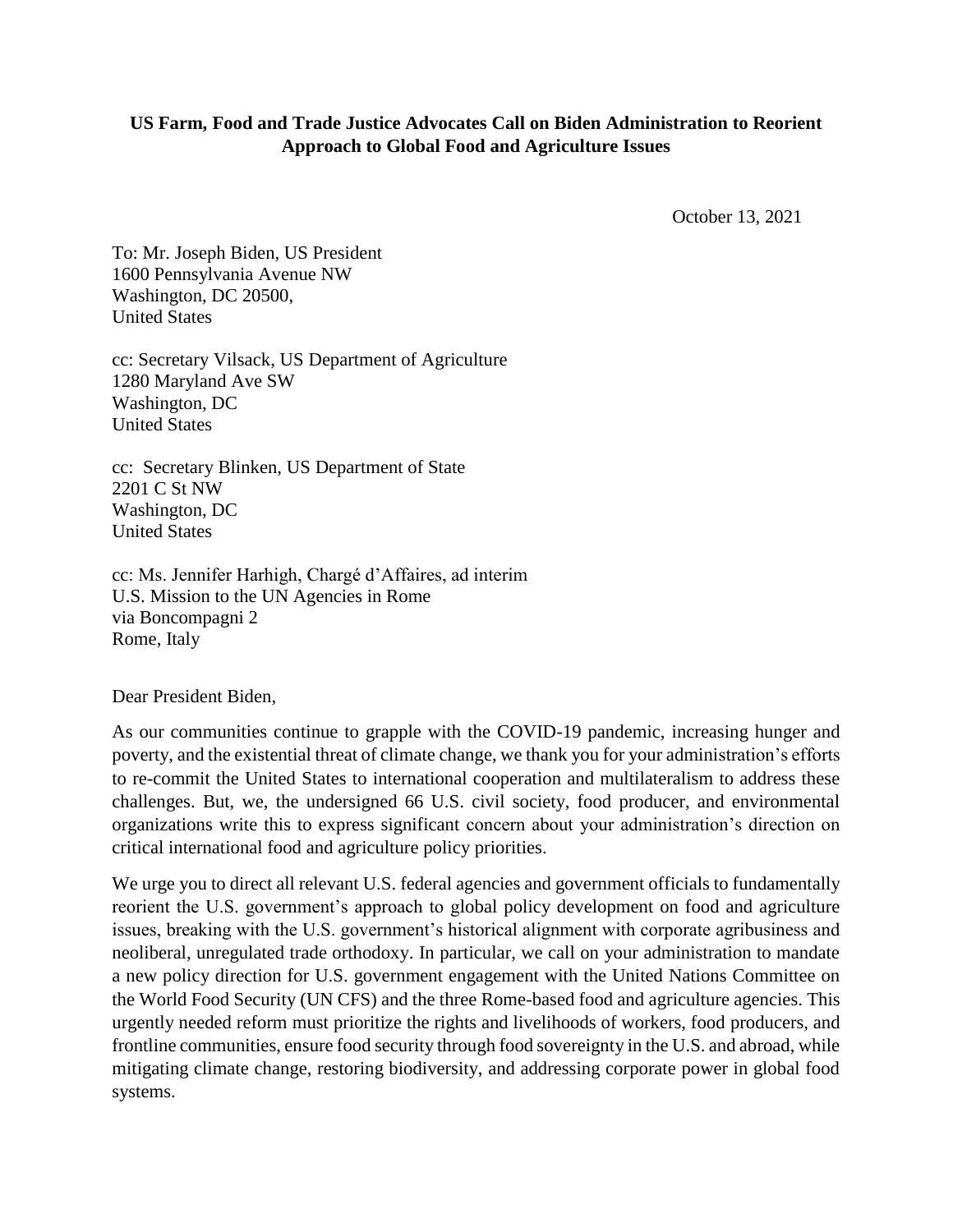Over the past 18 months, the COVID 19 pandemic has revealed painful truths about the fragility of the corporate food sector in the U.S. In response, your administration has made some important investments and policy directives on local food systems and family-scale food providers, decentralizing food supply chains and the agricultural processing sector, strengthening competitiveness and anti-trust standards, and promoting racial equity in the U.S. food system. There is still much work to be done to truly transform and strengthen our food systems, but we applaud these initial efforts. But we are also dismayed that your administration's efforts on these critical issues have not extended beyond our national borders and are not being reflected in U.S. government policy positions in multilateral policy spaces.

The UN food and agriculture agencies and policy fora, including the UN CFS, are critical spaces for technical, logistical, and financial support to small-scale food producers worldwide, but also political dialogue for inclusive policy development. The CFS in particular, addresses some of the most challenging and central issues facing rural communities, and develops policy guidelines and scientific research for national governments through an inclusive process that provides producers, workers, and other frontline constituencies an autonomous and institutionalized 'seat at the table,' therefore providing critical political legitimacy to this multilateral space.

For too long our constituencies' needs and interests have been unrepresented, unsupported, and undermined by the U.S. government in these policy-making spaces, as the U.S. government has promoted a policy agenda that reflects the narrow interests of the corporate agribusiness sector. Over the last four years, the U.S. delegation to the UN food and agriculture agencies has been openly defiant and obstructionist of the CFS policy processes, damaging not only the reputation of the United States but also the integrity of important global policy instruments. The Trump Administration's Ambassador to the UN agencies for food and agriculture issues was particularly divisive, attacking civil society organizations, government representatives, and the UN itself, while U.S. officials undermined support for small-scale producers, local and regional markets, community food systems, ecologically-based farming, and human rights standards. This procorporate agriculture agenda must change under your watch.

In-line with your administration's public commitments on human and worker rights, racial and gender justice, trade reform, and addressing the climate crisis, we call on you to direct USDA, the State Department, and other relevant U.S. government agencies and representatives to take the following measures in regard to engaging the UN fora dedicated to food and agriculture issues:

 **Human rights**: Clearly demonstrate the U.S. government's dedication to supporting civil, political, social, economic, cultural rights as the basis of all U.S. government policy positions. In particular, we call on the administration to articulate its commitment to advancing: food workers' rights, as enshrined in ILO Convention 98; Indigenous People's right to sovereignty and self-determination as enshrined by ILO Convention 169 and the UN Declaration on the Rights of Indigenous Peoples (UNDRIP); the rights of peasants and other rural peoples, as enshrined by the UN Declaration on Peasant Rights (UNDROP). Furthermore, we call on the Biden administration to work with Congressional leaders to ratify the International Covenant on Economic, Social and Cultural Rights, (which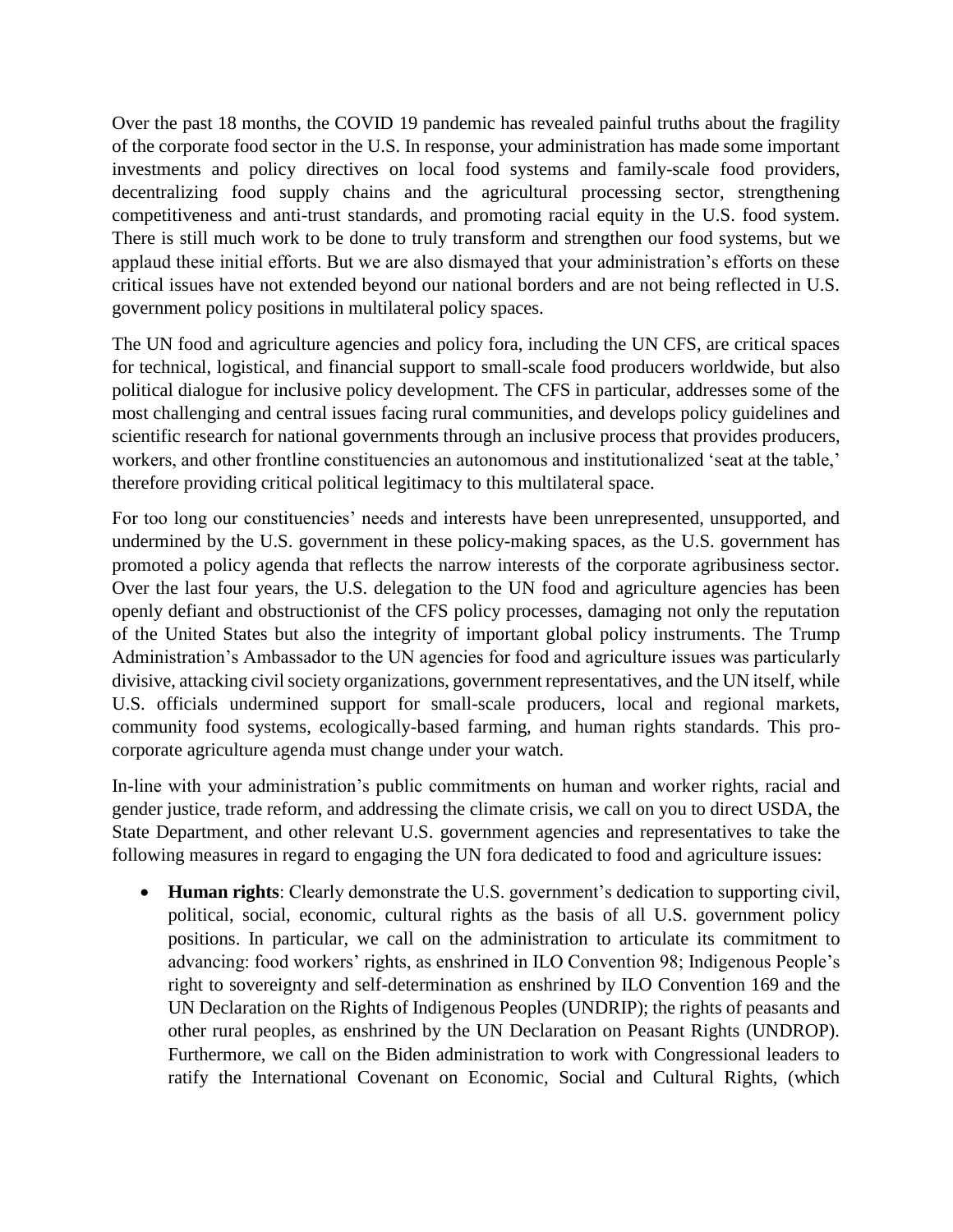enshrines the Right to Adequate Food, Right to Water, and Right to Health) and develop federal implementing legislation for this critical human rights framework.

- **Racial Justice**: Clearly demonstrate the U.S. government's dedication to supporting racial justice in agriculture, in both U.S. domestic and foreign policy, by explicitly strengthening the rights and livelihoods of communities of color, regardless of nationality and geographic location, in UN food and agriculture policy negotiations. This commitment should not be limited to the amount of resources allocated for economic development, disaster relief, or material goods, but should first and foremost focus on leveraging public policy to advance the rights, representation, agency, and sovereignty of communities of color to achieve their self-determination.
- **Address the climate, biodiversity, food and water crisis through agroecology**: Clearly demonstrate the U.S. government's dedication to a new direction when it comes to food system sustainability. We call on the Biden administration to publicly commit to supporting agroecology in the U.S. and abroad in specific alignment with 10 elements on agroecology developed by FAO (endorsed by the UN CFS in 2021 and by the FAO Agriculture Committee in 2018), and 13 principles developed by the High-Level Panel of Experts (2019) of the UN CFS.
- **Trade**: Publicly commit to a comprehensive review of how U.S. food and agriculture trade policy can advance a rights-based Just Transition, given the multiple crises we have in the global food and agricultural systems. Furthermore, the administration should refrain from trade challenges to other countries' efforts to advance food sovereignty, the Right to Adequate Food, biodiversity protection, and confront climate change. Finally, we call on the Biden administration to engage civil society organizations of this letter and the UN Special Rapporteur on the Right to Food on how to both leverage and reform U.S. trade policy to strengthen the Right to Adequate Food and other international human rights frameworks.
- **Strengthen participatory, multilateral policy-making**: Clearly demonstrate the U.S. government's dedication to democratic policy-making in international fora by establishing an institutionalized, transparent, and equitable mechanism for U.S. agencies to solicit public comment from U.S. constituents on U.S. government priorities in international food and agriculture policy negotiations. Furthermore, we call on the Biden administration to take decisive action to strengthen the authority, legitimacy, and inclusive, participatory, and consensus-based processes of the UN Committee on World Food Security. Finally, we urge the Biden administration to institutionalize basic transparency and public disclosure procedures for U.S. officials and diplomats' engagement with corporate agribusiness representatives.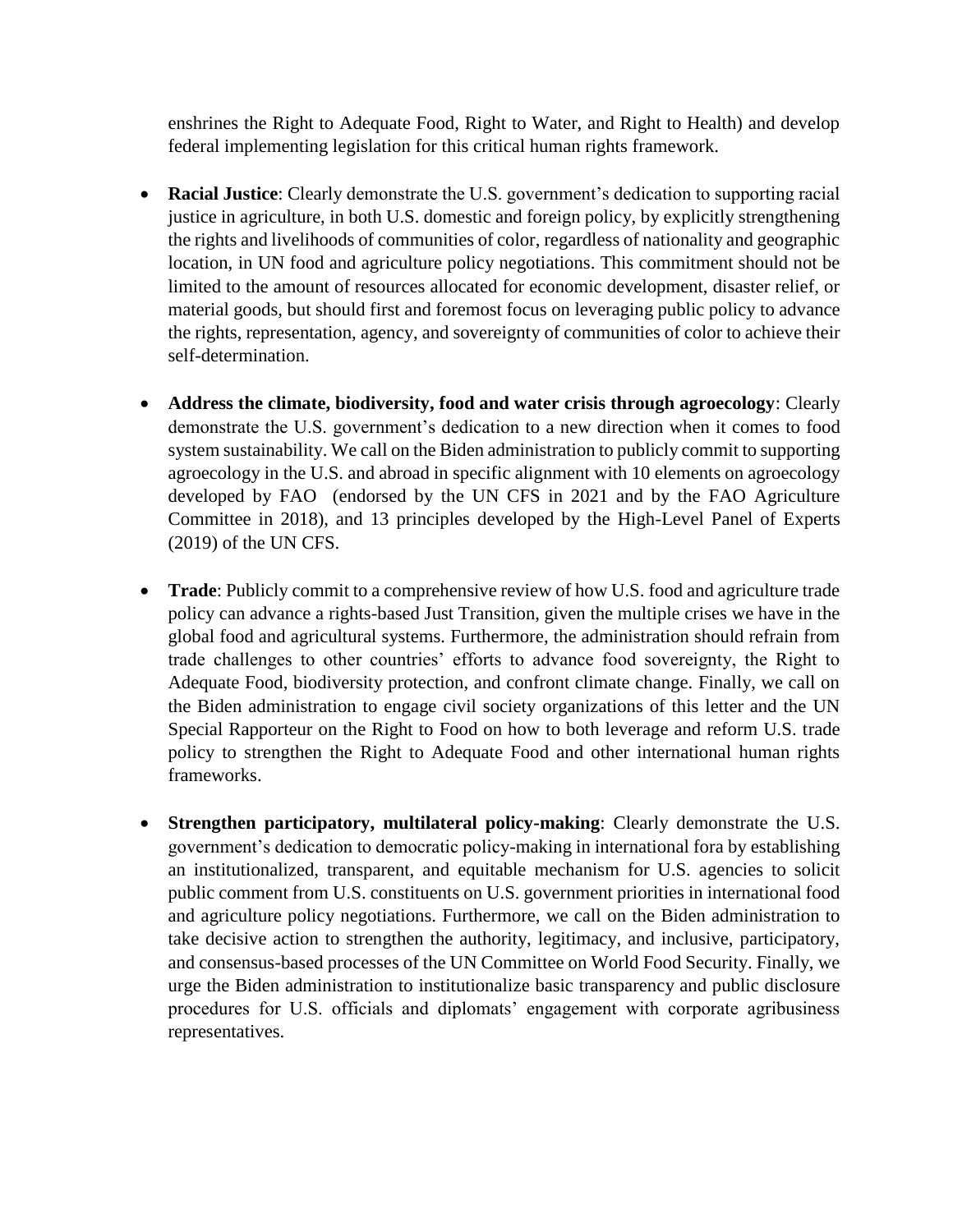We need transformative change, and a significant reorientation of U.S. government approach to policy development and multilateralism in the UN to protect our food systems from the climate and biodiversity crises and ensure an end to hunger globally. In re-entering the global community, the U.S. should fully support the UN system as the best hope for international cooperation towards shared goals. We look forward to your action on this matter.

## Sincerely,

- A Growing Culture
- ActionAid USA
- Agricultural Justice Project
- Agroecology Research-Action Collective
- American Sustainable Business Council
- American Jewish World Service
- Caribbean Agroecology Institute
- Center for Biological Diversity
- Center For Food Safety
- City Compost
- Climate Justice Alliance
- Common Ground Farm, Inc.
- Community Alliance for Global **Justice**
- Community Garden Connections
- Community to Community Development
- Cooperative Development Institute
- Cornucopia Institute
- Corporate Accountability
- Cultural Arts Coalition
- Ecological Farming Association
- Fair World Project
- Family Farm Defenders
- Farm and Ranch Freedom Alliance
- Farmworker Association of Florida
- Food and Water Watch
- Food Animal Concerns Trust
- Food for Maine's Future
- Friends of the Earth U.S.
- Friends of the MST (US)
- Grassroots International
- Greenhorns
- Grow More, Waste Less
- GROW North Texas
- Health Care Without Harm
- Indigenous Environmental Network
- Institute for Agriculture and Trade **Policy**
- Iowa Citizens for Community Improvement
- Johns Hopkins Center for a Livable Future
- Land Stewardship Project
- Local Futures
- Lydia B Stokes Foundation
- Maryknoll Office for Global Concerns
- Massachusetts Avenue Project, Inc.
- National Family Farm Coalition
- National Farm to School Network
- North American Marine Alliance
- Oakland Institute
- One Fish Foundation
- Oxfam America
- Parable of the Sower Intentional Community Cooperative
- Pesticide Action Network North America
- PODER
- Presbyterian Church (U.S.A.)
- Public Justice Food Project
- Rural Vermont